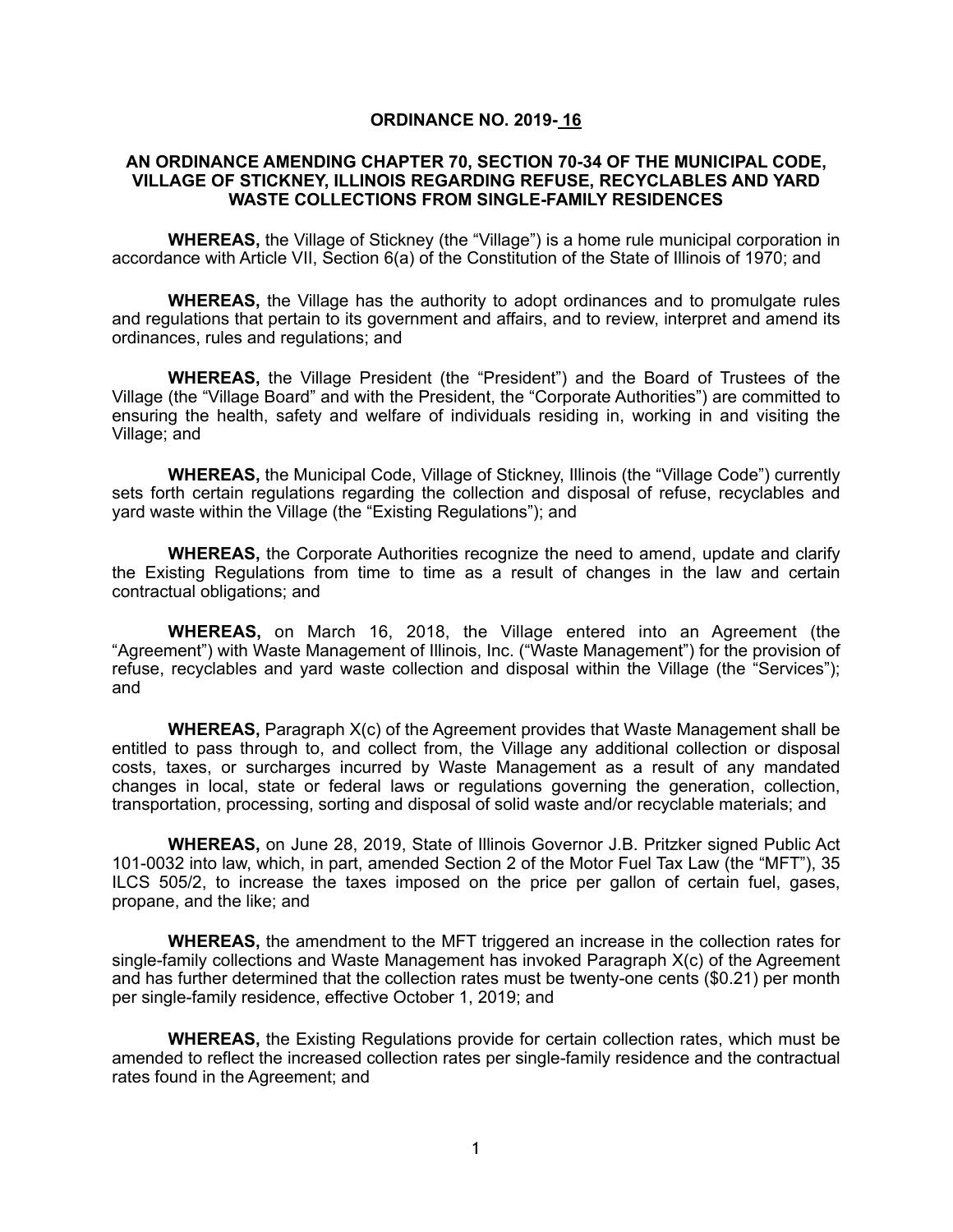**WHEREAS,** the Corporate Authorities find that in order to continue to provide the Services through Waste Management and to prevent disease, unsanitary conditions, and rat, rodent and pest infestation, the Existing Regulations must be amended and updated as they relate to collection rates for single-family residential refuse, recyclables and yard waste collection and disposal; and

**WHEREAS,** the Corporate Authorities find that this increase shall be effective on January 1, 2020; and

**WHEREAS,** based upon the foregoing, the Corporate Authorities have determined that it is in the best interests of the Village and its residents to amend Chapter 70, Section 70-34 of the Village Code as set forth below;

**NOW, THEREFORE, BE IT ORDAINED BY THE PRESIDENT AND BOARD OF TRUSTEES OF THE VILLAGE OF STICKNEY, COOK COUNTY, ILLINOIS, as follows:** 

### **ARTICLE I. IN GENERAL**

### **SECTION 1. INCORPORATION CLAUSE.**

The Corporate Authorities hereby find that all of the recitals hereinbefore stated as contained in the preambles to this Ordinance are full, true and correct and do hereby, by reference, incorporate and make them part of this Ordinance as legislative findings.

### **SECTION 2. PURPOSE.**

The purpose of this Ordinance is to amend Chapter 70, Section 70-34 of the Village Code to update, amend, and clarify the Village's Existing Regulations, and to authorize the President or his designee to take all actions necessary to carry out the intent of this Ordinance.

#### **ARTICLE II. AMENDMENT OF CHAPTER 70, SECTION 70-34 OF THE MUNICIPAL CODE, VILLAGE OF STICKNEY, ILLINOIS**

## **SECTION 3. AMENDMENT OF CHAPTER 70, SECTION 70-34**

That the Village Code is hereby amended, notwithstanding any provision, ordinance, resolution or Village Code section to the contrary, by amending Chapter 70, Section 70-34 by striking out any language to be removed or repealed and underlining new language as follows:

### **Sec. 70-34. – Collection from single-family residences.**

(a) Refuse accumulated from single-family residences of the village shall be collected, conveyed and disposed of by the village or its contractor or agent under the supervision of the supervisor of public works. The supervisor of public works shall have the authority to make regulations concerning the days of collection, type and location of waste containers and such other matters pertaining to the collection, conveyance and disposal as he shall find necessary, and to change and modify the same after notice, provided that such regulations are not contrary to the provisions hereof. Any person aggrieved by a regulation of the supervisor of public works shall have the right of appeal to the president and board of trustees who shall have the authority to confirm, modify, or revoke any such regulation.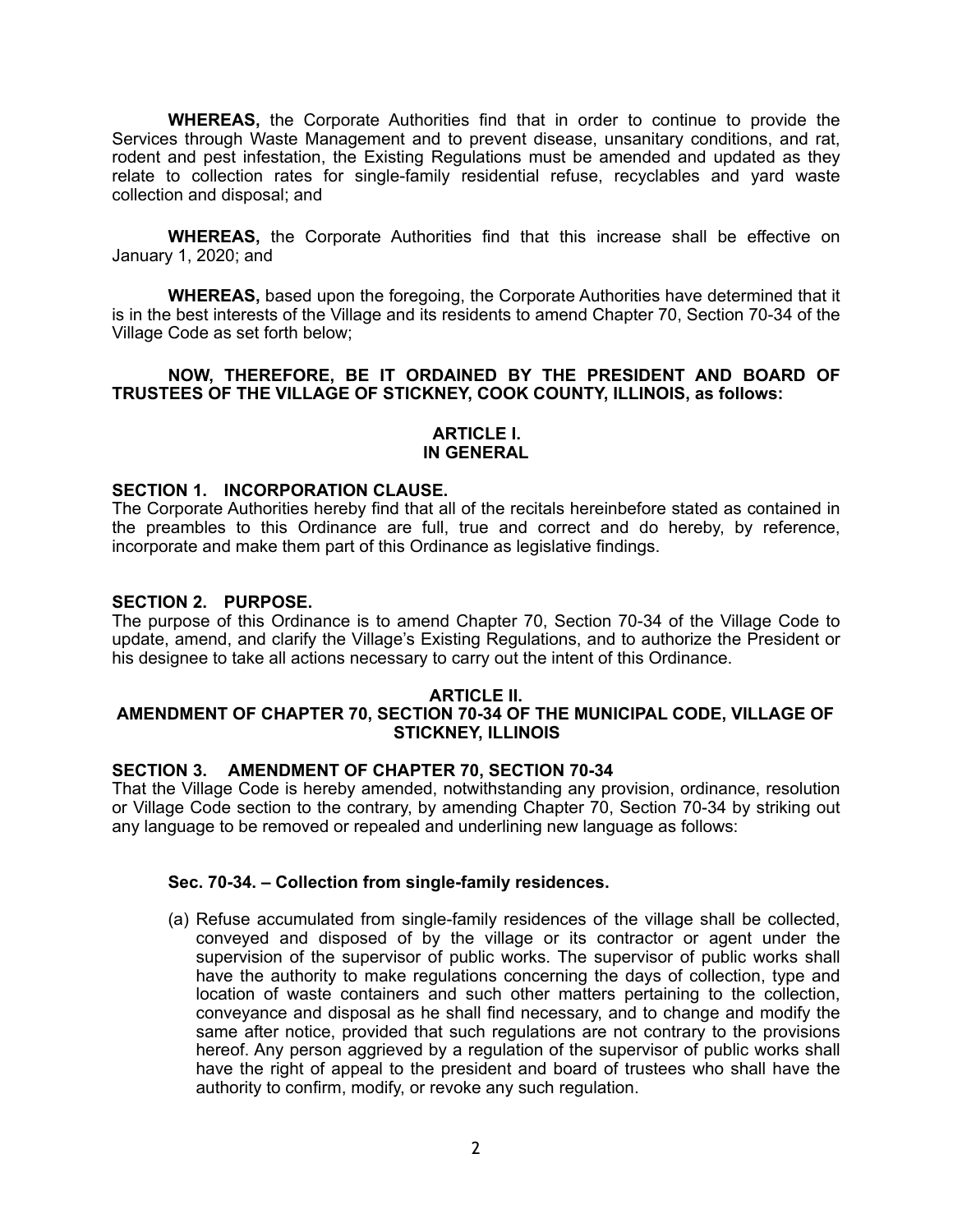(b) The fee for such collection shall be as follows for each housekeeping unit:

(1) As of June 1, 2018 January 1, 2020, the rate for each housekeeping unit single-family residence shall be \$14.00 \$16.16 per month;

(2) As of June 1, 2019 April 1, 2020, the rate for each housekeeping unit single-family residence shall be \$15.00 \$16.79 per month;

 $(3)$  As of June 1, 2020 April 1, 2021, the rate for each house keeping unit single-family residence shall be \$16.00 \$17.44 per month;

(4) As of June 1, 2021 April 1, 2022, the rate for each housekeeping unit single-family residence shall be \$17.00 \$18.22 per month;

(5) As of June 1, 2022 April 1, 2023, the rate for each housekeeping unit single-family residence shall be \$18.00 \$18.82 per month;

(6) As of April 1, 2024, the rate for each single-family residence shall be \$19.55 per month;

(7) As of April 1, 2025, the rate for each single-family residence shall be \$20.31 per month;

(8) As of April 1, 2026, the rate for each single-family residence shall be \$21.10 per month; and

(9) As of April 1, 2027, the rate for each single-family residence shall be \$21.92 per month.

These rates may be increased or decreased by operation of law or contract.

- (c) All bills rendered shall be paid within 30 days of the date on which the bill is rendered.
- (d) All bills for the refuse service charge shall be rendered by the village collector at the same time as the bills for water service charges are rendered.

### **SECTION 3.1. OTHER ACTIONS AUTHORIZED.**

The officers, employees and/or agents of the Village shall take all action necessary or reasonably required to carry out, give effect to and consummate the amendments contemplated by this Ordinance and shall take all action necessary in conformity therewith. The officers, employees and/or agents of the Village are specifically authorized and directed to draft and disseminate any and all necessary forms or notices to be utilized in connection with the intent of this Ordinance.

# **ARTICLE III. HEADINGS, SAVINGS CLAUSES, PUBLICATION, EFFECTIVE DATE**

### **SECTION 4. HEADINGS.**

The headings of the articles, sections, paragraphs and subparagraphs of this Ordinance are inserted solely for the convenience of reference and form no substantive part of this Ordinance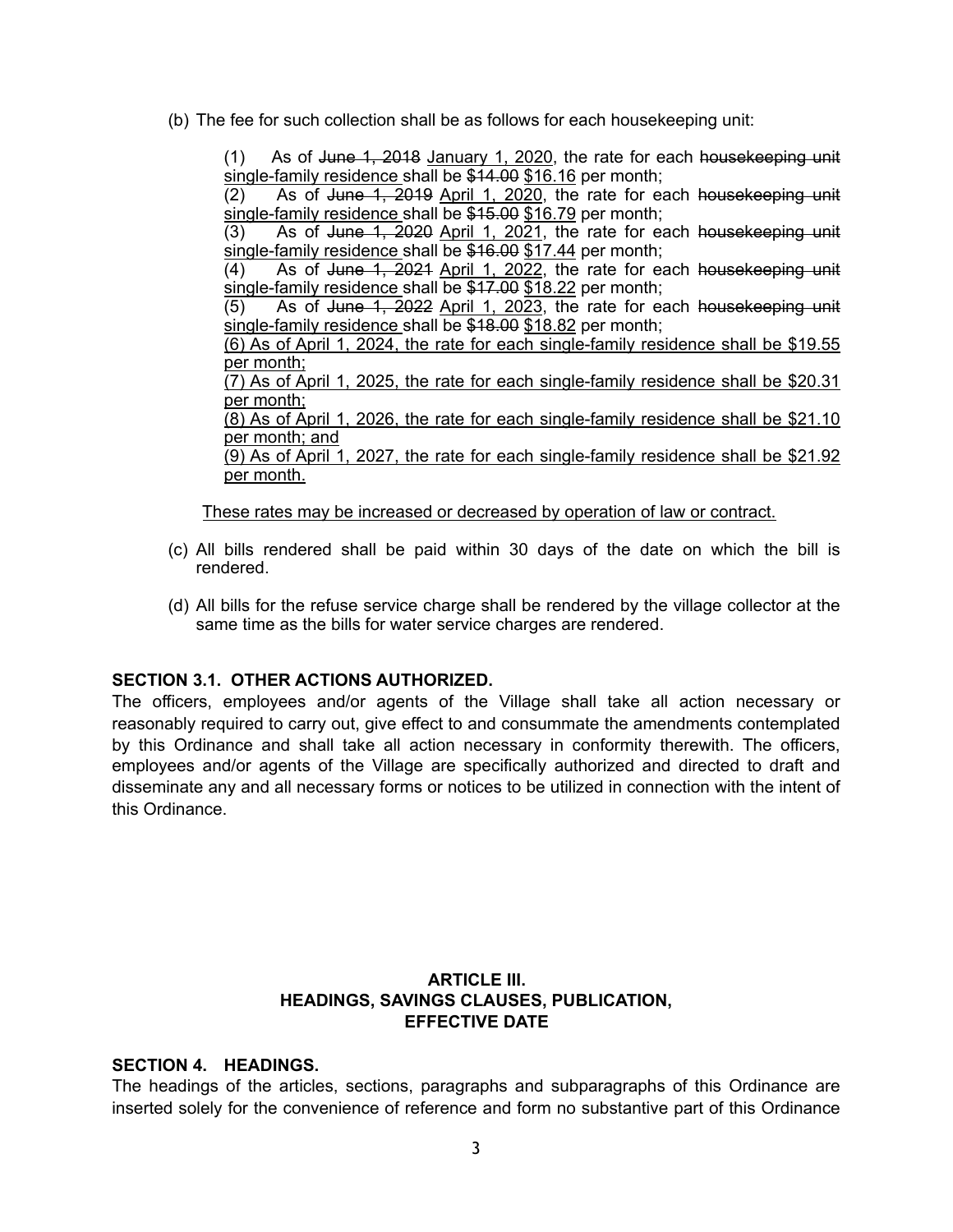nor should they be used in any interpretation or construction of any substantive provision of this Ordinance.

# **SECTION 5. SEVERABILITY.**

The provisions of this Ordinance are hereby declared to be severable and should any provision of this Ordinance be determined to be in conflict with any law, statute or regulation by a court of competent jurisdiction, said provision shall be excluded and deemed inoperative, unenforceable and as though not provided for herein and all other provisions shall remain unaffected, unimpaired, valid and in full force and effect.

# **SECTION 6. SUPERSEDER.**

All code provisions, ordinances, resolutions, rules and orders, or parts thereof, in conflict herewith are, to the extent of such conflict, hereby superseded.

# **SECTION 7. PUBLICATION.**

A full, true and complete copy of this Ordinance shall be published in pamphlet form or in a newspaper published and of general circulation within the Village as provided by the Illinois Municipal Code, as amended.

# **SECTION 8. EFFECTIVE DATE.**

This Ordinance shall be effective and in full force ten (10) days after its passage, approval and publication in accordance with Illinois law.

PASSED this 15<sup>th</sup> day of October, 2019.

AYES: Trustee Hrejsa, Kapolnek, Milenkovic, Savopoulos, Torres and White

NAYS: None

ABSENT: None

ABSTENTION: None